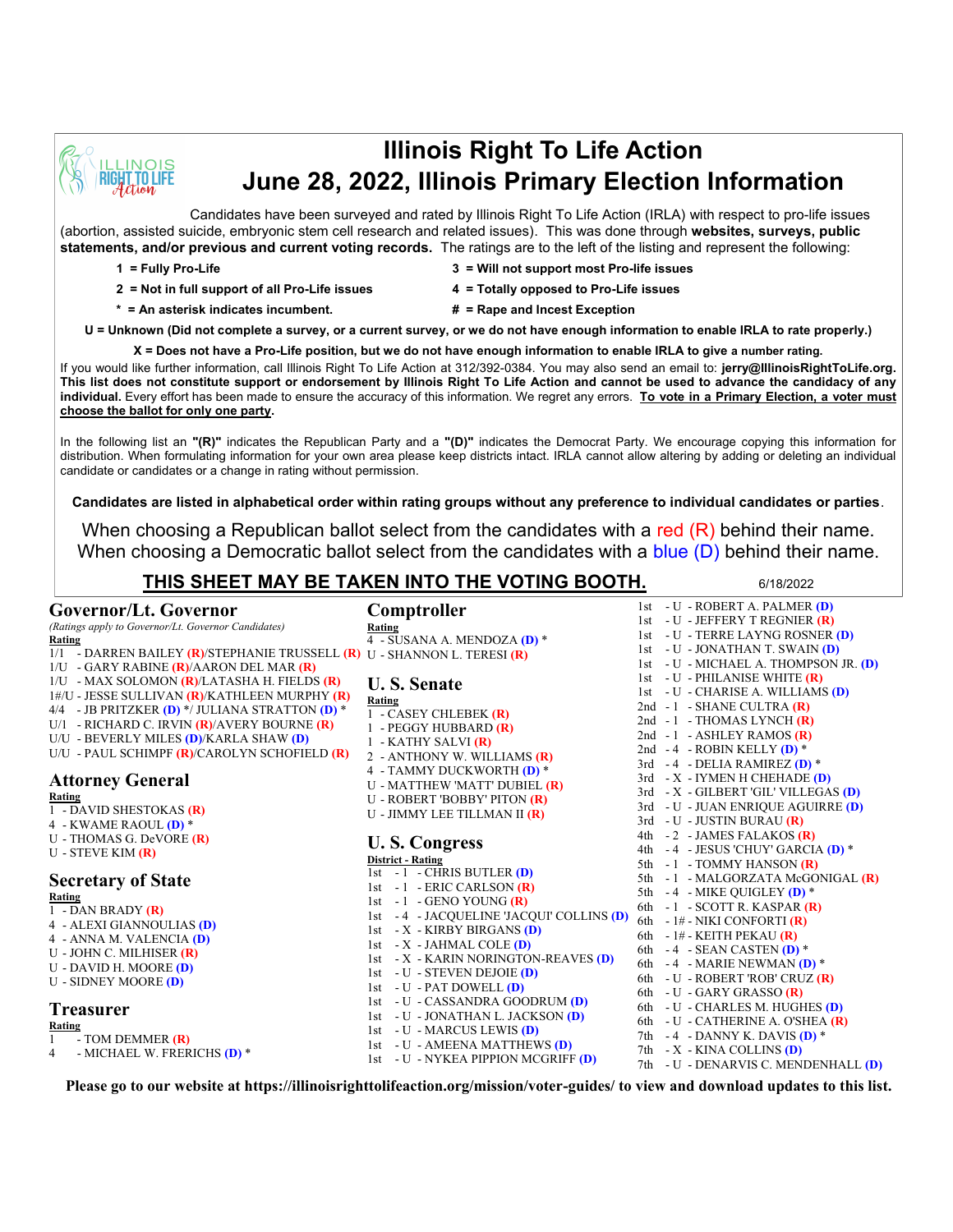8th - 1 - CHAD KOPPIE **(R)** 8th - 1 - PETER KOPSAFTIS **(R)** 8th - 1 - PHILLIP OWEN WOOD **(R)** 8th - 2 - CHRIS DARGIS **(R)** 8th - 4 - RAJA KRISHNAMOORTHI **(D)** \* 8th - X - JUNAID AHMED **(D)** 8th - U - KAREN KOLODZIEJ **(R)** 9th - 4 - JANICE D. SCHAKOWSKY **(D)** \* 9th - U - MAXWELL 'MAX' RICE **(R)** 10th - 4 - BRAD SCHNEIDER **(D)** \* 10th - U - JOSEPH SEVERINO **(R)** 11th - 1 - MARK JOSEPH CARROLL **(R)** 11th - 1 - JERRY EVANS **(R)** 11th - 1 - SUSAN L. HATHAWAY-ALTMAN **(R)** 11th - 1 - ANDREA HEEG **(R)** 11th - 4 - BILL FOSTER **(D)** \* 11th - U - CATALINA LAUF **(R)** 11th - U - CASSANDRA TANNER MILLER **(R)** 12th - 1 - MIKE BOST **(R)** \* 12th - 1 - JOSHUA QUALLS **(D)** 12th - U - HOMER 'CHIP' MARKEL **(D)** 13th - 1 - REGAN DEERING **(R)** 13th - 1 - JESSE REISING **(R)** 13th - 2 - MATT HAUSMAN **(R)** 13th - 4 - NIKKI BUDZINSKI **(D)** 13th - X - DAVID PALMER **(D)** 13th - U - TERRY MARTIN **(R)** 14th - 1 - JACK LOMBARDI II **(R)** 14th - 1 - JAMES T. 'JIM' MARTER **(R)** 14th - 1 - JAIME MILTON **(R)** 14th - 4 - LAUREN UNDERWOOD **(D)** \* 14th - U - SCOTT R. GRYDER **(R)** 14th - U - MIKE KOOLIDGE **(R)** 15th - 1 - MARY MILLER **(R)** \* 15th - 1# - RODNEY DAVIS **(R)** \* 15th - U - PAUL J. LANGE **(D)** 16th - 1 - JoANNE GUILLEMETTE **(R)** 16th - 1 - DARIN LaHOOD **(R)** \* 16th - 1 - WALT PETERS **(R)** 16th - 1 - MICHAEL REBRESH **(R)** 17th - 1# - ESTHER JOY KING **(R)** 17th - 4 - LITESA WALLACE **(D)** 17th - X - MARSHA WILLIAMS **(D)** 17th - U - CHARLES 'CHARLIE' HELMICK JR **(R)** 36th - 4 - MICHAEL W. HALPIN **(D)** 17th - U - JONATHAN KLARER LOGEMANN **(D)** 37th - 1 - BRETT S. NICKLAUS **(R)** 17th - U - JACQUELINE McGOWAN **(D)** 17th - U - ANGIE NORMOYLE **(D)** 17th - U - ERIC SORENSEN **(D)** 10th - 4 - ROBERT MARTWICK **(D)** \*

#### **State Senators District - Rating**

| DISURCE RAUDE |  |                                       |
|---------------|--|---------------------------------------|
|               |  | 1st - 4 - JAVIER LOERA CERVANTES (D)  |
|               |  | 2nd $-4$ - OMAR AQUINO (D) *          |
|               |  | 2nd - U - WILMER A. MALDONADO (D)     |
|               |  | 2nd - U - WILSON VAZQUEZ (D)          |
|               |  | $3rd - 4 - MATTE HUNTER(D)$           |
|               |  | 4th - 4 - KIMBERLY A. LIGHTFORD (D) * |
|               |  | 5th $-4$ - PATRICIA VAN PELT (D) *    |
|               |  | 6th - 4 - SARA FEIGENHOLTZ (D) *      |
| 7th           |  | $-4$ - MIKE SIMMONS (D) *             |
| 8th           |  | $-4$ - RAM VILLIVALAM (D) *           |
| 9th           |  | $-4$ - LAURA FINE (D) *               |

10th - U - ERIN ELIZABETH JONES **(D)** 11th - U - MIKE PORFIRIO **(D)** 12th - 4 - CELINA VILLANUEVA (D) \* 12th - U - JAVIER YAÑEZ **(D)** 13th - 4 - ROBERT PETERS **(D)** \* 14th - 4 - EMIL JONES III **(D)** \* 15th - 3 - NAPOLEON B. HARRIS III **(D)** \* 16th - U - WILLIE PRESTON **(D)** 16th - U - LAMONT RAYMOND WILLIAMS **(D)** 17th - 4 - ELGIE R. SIMS JR. **(D)** \* 18th - 1 - CHRISTINE SHANAHAN McGOVERN **(R)** 18th - 2 - BILL CUNNINGHAM **(D)** \* 19th - 3 - MICHAEL E. HASTINGS **(D)** \* 19th - U - PATRICK SHEEHAN **(R)** 20th - 4 - CRISTINA PACIONE-ZAYAS **(D)** \* 21st - 4 - LAURA ELLMAN **(D)** \* 21st - U - KATHLEEN MURRAY **(R)** 22nd - 4 - CRISTINA CASTRO **(D)** \* 23rd - 4 - SUZANNE 'SUZY' GLOWIAK-HILTON **(D)** \* 59th - 1 - DALE FOWLER **(R)** \* 23rd - U - DENNIS M. REBOLETTI **(R)** 24th - U - SETH LEWIS **(R)** 25th - 1 - HEATHER BROWN **(R)** 25th - 4 - KARINA VILLA **(D)** \* 26th - 1 - DAN McCONCHIE **(R)** \* 26th - 4 - MARIA PETERSON **(D)** 27th - 4 - ANN GILLESPIE **(D)** \* 27th - U - JOSHUA ALVARADO **(R)** 27th - U - BILL ROBERTSON **(R)** 28th - 4 - LAURA M. MURPHY **(D)** \* 29th - 4 - JULIE A. MORRISON **(D)** \* 30th - 4 - ADRIANE JOHNSON **(D)** \* 31st - 4 - MARY EDLY-ALLEN **(D)** 31st - 4 - SAM YINGLING **(D)** 31st - U - ADAM A. SOLANO **(R)** 32nd - 1 - CRAIG WILCOX **(R)** \* 33rd - 2 - DONALD P. DeWITTE **(R)** \* 34th - 4 - STEVE STADELMAN **(D)** \* 34th - U - JUAN REYES **(R)** 35th - 1 - DAVE SYVERSON **(R)** \* 35th - U - ELI NICOLOSI **(R)** 36th - 1# - GLEN EVANS SR. **(R)** 36th - 1# - MIKE THOMS **(R)**  $37th - 1#$  - WIN STOLLER  $(R)$ <sup>\*</sup> 38th - 1# - SUE REZIN **(R)** \* 39th - 4 - DON HARMON **(D)** \* 40th - X - PATRICK J. JOYCE **(D)** \* 40th - U - PHILIP NAGEL **(R)** 40th - U - KRYSTYNA VELA **(R)** 41st - 2 - JOHN CURRAN **(R)** \* 42nd - 4 - LINDA HOLMES **(D)** \* 42nd - U - PAUL J. SANTUCCI **(R)** 43rd - 4 - RACHEL VENTURA **(D)** 43rd - U - DIANE M. HARRIS **(R)** 43rd - U - MICHELLE LEE **(R)** 43rd - U - ERIC MATTSON **(D)** 44th - 1 - SALLY J. TURNER **(R)** \* 45th - 1# - ANDREW S. CHESNEY **(R)** 46th - 4 - DAVE KOEHLER **(D)** \* 46th - U - DESI ANDERSON **(R)**

47th - 1 - NEIL ANDERSON **(R)** \* 48th - 4 - DORIS TURNER **(D)** \* 48th - U - SANDY HAMILTON **(R)** 49th - 1 - JAMES E. LAWSON JR. **(R)** 49th - 1 - FELICITY JOY SOLOMON **(R)** 49th - X - MEG LOUGHRAN CAPPEL **(D)** \* 49th - U - STACEY KEAGLE **(R)** 50th - 1 - JIL TRACY **(R)** \* 51st - 1# - CHAPIN ROSE **(R)** \* 52nd - 4 - SCOTT M. BENNETT **(D)** \* 53rd - 2 - JASON BARICKMAN **(R)** \* 54th - 1 - DONALD DEBOLT **(R)** 54th - 1# - STEVE McCLURE **(R)** \* 55th - 1 - JASON PLUMMER **(R)** \* 56th - 1 - ERICA CONWAY HARRISS **(R)** 56th - 2 - RACHELLE AUD CROWE **(D)** \* 57th - 4 - CHRISTOPHER BELT **(D)** \* 57th - U - WAVEY T. LESTER II **(R)** 58th - 1 - TERRI BRYANT **(R)** \*

#### **State Representatives District - Rating**

1st - 4 - AARON M. ORTIZ **(D)** \* 2nd - 4 - ELIZABETH 'LISA' HERNANDEZ **(D)** \* 3rd - 4 - EVA-DINA DELGADO **(D)** \* 3rd - U - JONATHAN SERRANO **(R)** 4th - 4 - LILIAN JIMENEZ **(D)** 4th - U - MANUEL JIMENEZ JR **(D)** 4th - U - JD SLOAT **(R)** 4th - U - HECTOR VILLAFUERTE **(D)** 5th - 4 - LAMONT J. ROBINSON **(D)** \* 6th - 4 - SONYA MARIE HARPER **(D)** \* 6th - U - CAROLYNN DENISE CRUMP **(D)** 7th - 4 - EMANUEL 'CHRIS' WELCH **(D)** \* 7th - U - EDDIE L. KORNEGAY JR. **(R)** 8th - 4 - LA SHAWN K. FORD **(D)** \* 9th - 4 - LAKESIA COLLINS **(D)** \* 10th - 4 - JAWAHARIAL 'OMAR' WILLIAMS **(D)** \* 11th - 4 - ANN M. WILLIAMS **(D)** \* 12th - 4 - MARGARET CROKE **(D)** \* 12th - U - GEORGE KEMPER **(R)** 13th - 1 - ALPER TURAN **(R)** 13th - 4 - EILEEN DORDEK **(D)** 13th - X - JOSEPH 'JOE' STRUCK **(D)** 13th - U - HOAN HUYNH **(D)** 13th - U - FERNANDO 'SERGIO' MOJICA **(D)** 13th - U - ANDREW 'ANDY' PETERS **(D)** 14th - 4 - KELLY M. CASSIDY **(D)** \* 15th - 1# - MARK R. ALBERS **(R)** 15th - 3 - MICHAEL J. KELLY **(D)** \* 15th - X - MICHAEL PATRICK RABBITT **(D)** 16th - 1 - VINCE ROMANO **(R)** 16th - 4 - DENYSE WANG STONEBACK **(D)** \* 16th - X - KEVIN OLICKAL **(D)** 17th - 4 - JENNIFER GONG-GERSHOWITZ **(D)** \* 17th - U - BRADLEY MARTIN **(R)** 18th - 1 - CHARLES HUTCHINSON **(R)** 18th - 4 - ROBYN GABEL **(D)** \* 19th - 4 - LINDSEY LaPOINTE **(D)** \* 19th - U - TINA WALLACE **(D)** 20th - U - BRAD STEPHENS **(R)** \*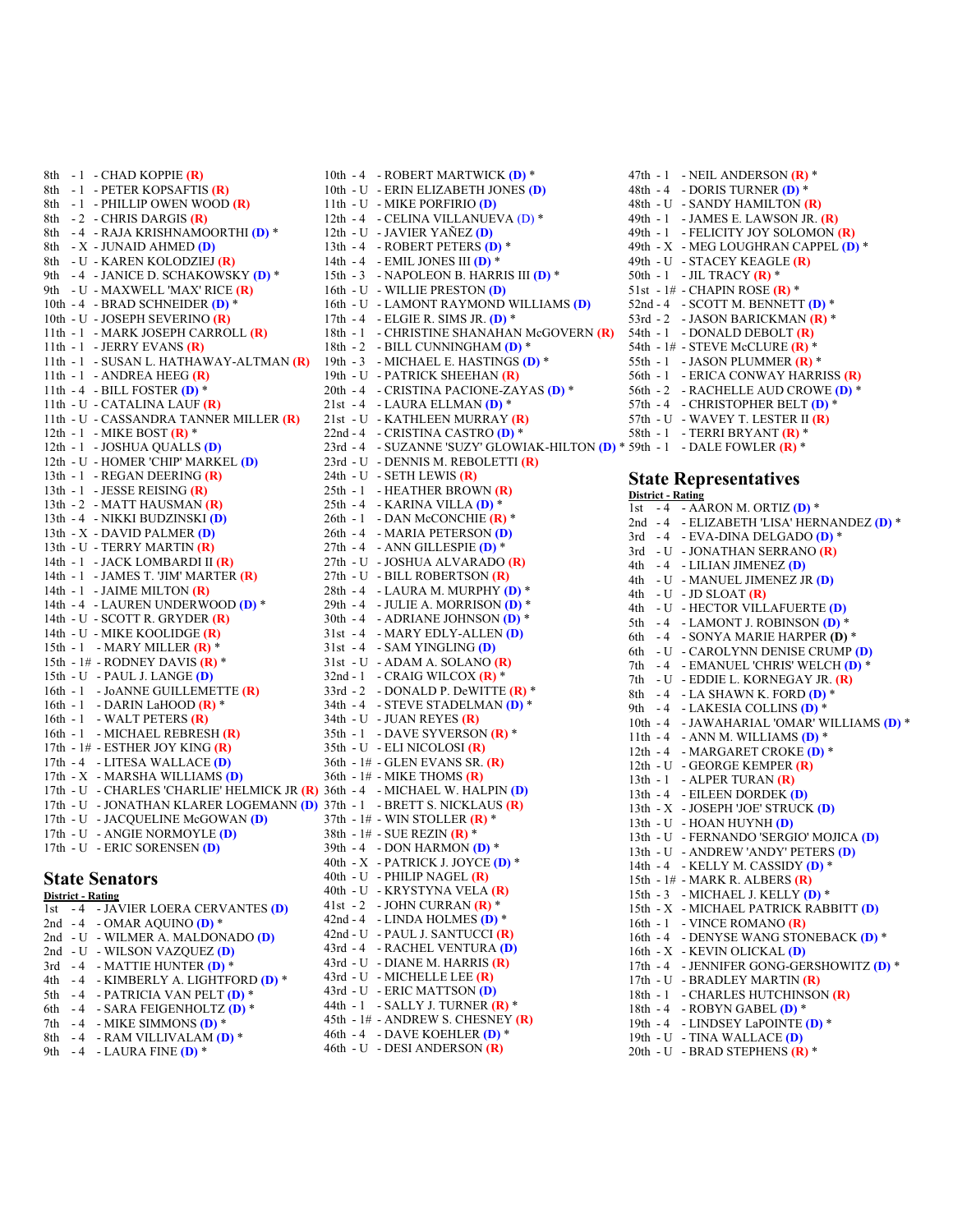21st - 3 - MICHAEL J. ZALEWSKI **(D)** \* 21st - X - ABDELNASSER RASHID **(D)** 21st - U - MATTHEW J. SCHULTZ **(R)** 22nd - 4 - ANGIE GUERRERO-CUELLAR **(D)** \* 23rd - 4 - EDGAR GONZALEZ JR. **(D)** \* 24th - 4 - THERESA MAH **(D)** \* 25th - 3 - CURTIS J. TARVER II **(D)** \* 25th - U - JOSEF MICHAEL CARR **(D)** 25th - U - LORI YOKOYAMA **(R)** 26th - 4 - KAM BUCKNER **(D)** \* 27th - 4 - JUSTIN Q. SLAUGHTER **(D)** \* 27th - X - JASIMONE WARD **(D)** 28th - 3 - ROBERT 'BOB' RITA **(D)** \* 29th - 3 - THADDEUS JONES **(D)** \* 29th - U - MONET S. WILSON **(D)** 30th - 3 - WILLIAM 'WILL' DAVIS **(D)** \* 30th - U - PATRICIA BONK **(R)** 31st - 1 - KENNETH J. YERKES **(R)** 31st - 3 - MARY E. FLOWERS **(D)** \* 32nd - 3 - CYRIL NICHOLS **(D)** \* 32nd - U - CARL R. KUNZ **(R)** 33rd - 4 - MARCUS C. EVANS JR. **(D)** \* 34th - 1 - FREDERICK L. WALLS **(R)** 34th - 4 - NICHOLAS 'NICK' SMITH **(D)** \* 35th - 1 - HERB HEBEIN **(R)** 35th - 3 - FRANCES ANN HURLEY **(D)** \* 36th - 1 - ROBBIE KATHERINE SEGINA **(R)** 36th - 3 - KELLY M. BURKE **(D)** \* 36th - U - DAVID SHEPPARD **(R)** 37th - 1# - TIM OZINGA **(R)** \* 38th - 1# - TOM TOOLIS **(R)** 38th - 4 - DEBBIE MEYERS-MARTIN **(D)** \* 39th - 4 - WILL GUZZARDI **(D)** \* 40th - 4 - JAIME M. ANDRADE JR. **(D)** \* 41st - 4 - JANET YANG ROHR **(D)** \* 41st - U - JENNIFER BRUZAN TAYLOR **(R)** 42nd - 4 - TERRA COSTA HOWARD **(D)** \* 42nd - U - STEFANIE HOOD **(R)** 43rd - 4 - ANNA MOELLER **(D)** \* 43rd - U - ANGELA HALLOCK NOWAK **(R)** 44th - 3 - FRED CRESPO **(D)** \* 44th - U - PATRICK THOMAS BROUILLETTE **(R)** 45th - 4 - JENN LADISCH DOUGLASS **(D)** 45th - U - DEANNE MARIE MAZZOCHI **(R)** \* 46th - 4 - DIANE BLAIR-SHERLOCK **(D)** 46th - U - ROBERT R STEVENS **(R)** 47th - 1 - AMY L. GRANT **(R)** \* 48th - U - AZAM NIZAMUDDIN **(D)** 48th - U - JENNIFER SANALITRO **(R)** 49th - 4 - MAURA HIRSCHAUER **(D)** \* 49th - U - KEVIN WALLACE **(R)** 50th - 4 - BARBARA HERNANDEZ **(D)** \* 51st - 1 - CHRIS BOS **(R)** \* 51st - X - NABEELA SYED **(D)** 51st - U - CHELSEA LALIBERTE BARNES **(D)** 52nd - 1 - MARTIN McLAUGHLIN **(R)** \* 52nd - 4 - MARY MORGAN **(D)** 53rd - 4 - MARK L. WALKER **(D)** \* 53rd - U - JACK VRETT **(R)** 54th - 4 - MARY BETH CANTY **(D)** 54th - U - MICHELE HUNTER **(R)**

55th - 3 - MARTIN J. MOYLAN **(D)** \* 55th - U - MICHAEL M. LUPO **(R)** 56th - 4 - MICHELLE MUSSMAN **(D)** \* 56th - U - E DALE LITNEY **(R)** 57th - 4 - JONATHAN CARROLL **(D)** \* 57th - U - RORY WELCH **(R)** 58th - 4 - BOB MORGAN **(D)** \* 59th - 4 - DANIEL DIDECH **(D)** \* 60th - 3 - RITA MAYFIELD **(D)** \* 61st - 1# - PETER PETTORINI **(R)** 61st - 4 - JOYCE MASON **(D)** \* 62nd - 4 - LAURA FAVER DIAS **(D)** 62nd - 4 - THOMAS MAILLARD **(D)** 62nd - U - ADAM R. SHORES **(R)** 62nd - U - TERRY WILKE **(D)** 63rd - 1 - STEVEN REICK **(R)** \* 63rd - 4 - BRIAN D MEYERS **(D)** 64th - 1 - TOM WEBER **(R)** \* 65th - 1# - DAN UGASTE **(R)** \* 66th - 1 - CONNIE CAIN **(R)** 66th - 4 - SUZANNE M. NESS **(D)** \* 66th - U - ARIN THROWER **(R)** 67th - 1 - GLEN OLAND **(R)** 67th - 4 - MAURICE A. WEST II **(D)** \* 68th - 3 - DAVE VELLA **(D)** \* 68th - U - JONATHAN OJEDA **(R)** 69th - 1 - JOE C. SOSNOWSKI **(R)** \* 69th - 4 - PETER JANKO **(D)** 70th - 1 - JEFF KEICHER **(R)** \* 71st - 1 - MATTHEW RAUSCHERT **(R)** 71st - 1 - DAN SWANSON **(R)** \* 71st - U - CHRISTOPHER DEMINK **(D)** 72nd - 2 - TOM MARTENS **(R)** 72nd - 4 - GREGG JOHNSON **(D)** 72nd - U - THURGOOD BROOKS **(D)** 72nd - U - JEFFREY D. DEPPE **(D)** 73rd - 1# - RYAN SPAIN **(R)** \* 74th - 1 - LIANDRO 'LI' ARELLANO JR. **(R)** 74th - U - BRADLEY J. FRITTS **(R)** 75th - 1 - JED DAVIS **(R)** 75th - 1# - DAVID ALLEN WELTER **(R)** \* 76th - 2 - LANCE YEDNOCK **(D)** \* 76th - U - JASON HASKELL **(R)** 77th - 4 - KATHLEEN WILLIS **(D)** \* 77th - U - ANTHONY AIRDO **(R)** 77th - U - NORMA HERNANDEZ **(D)** 78th - 4 - CAMILLE LILLY **(D)** \* 79th - 4 - ERIN SLONE **(D)** 79th - U - ROBERT S. ELLINGTON-SNIPES **(D)** 79th - U - JACKIE HAAS **(R)** \* 80th - 3 - ANTHONY DeLUCA **(D)** \* 81st - 4 - ANNE STAVA-MURRAY **(D)** \* 81st - U - PAUL LEONG **(R)** 82nd - 2 - JIM DURKIN **(R)** \* 83rd - 1 - KEITH R. WHEELER **(R)** \* 83rd - X - ARAD BOXENBAUM **(D)** 83rd - U - MATT HANSON **(D)** 84th - 4 - STEPHANIE A. KIFOWIT **(D)** \* 84th - U - JOE WEST **(R)** 85th - 4 - DAGMARA 'DEE' AVELAR **(D)** \*

86th - 1 - DINORA RUIZ **(R)** 86th - 3 - LAWRENCE 'LARRY' WALSH JR. **(D)** \* 86th - U - SCOTT F. GREENE **(R)** 86th - U - JAMES LANHAM **(R)** 87th - 1 - MARY J. BURRESS **(R)** 87th - 1 - WILLIAM E HAUTER **(R)** 88th - 1 - DAN CAULKINS **(R)** \* 89th - 1 - TONY M. McCOMBIE **(R)** \* 89th - 1 - VICTORIA ONORATO **(R)** 90th - 1# - JOHN M. CABELLO **(R)** 90th - U - MARK W. SZULA **(R)** 91st - 1 - JAMES S. FISHER **(R)** 91st - 4 - SHARON CHUNG **(D)** 91st - X - KARLA BAILEY-SMITH **(D)** 91st - U - SCOTT PRESTON **(R)** 92nd - 1 - BENJAMIN WATT **(R)** 92nd - 4 - JEHAN GORDON-BOOTH **(D)** \* 93rd - 1 - MARK A. LUFT **(R)** \* 93rd - 1 - TRAVIS WEAVER **(R)** 94th - 1 - NORINE K. HAMMOND **(R)** \* 95th - 1 - TIM BUTLER **(R)** \* 95th - U - KENT GRAY **(R)** 96th - 2 - SUE SCHERER **(D)** \* 96th - U - PRESCOTT PAULIN **(R)** 96th - U - LISA SMITH **(R)** 97th - U - HARRY BENTON **(D)** 97th - U - MICHELLE SMITH **(R)** 98th - 4 - NATALIE A. MANLEY **(D)** \* 98th - U - BARRY HAYWOOD **(D)** 99th - 1 - RANDY E. FRESE **(R)** \* 100th - 1 - CHRISTOPHER DAVIDSMEYER **(R)** \* 101st - 1 - CHRIS MILLER **(R)** \* 102nd - 1 - ADAM M NIEMERG **(R)** \* 103rd - 4 - CAROL AMMONS **(D)** \* 104th - 1 - MIKE MARRON **(R)** \* 104th - U - CYNTHIA E. CUNNINGHAM **(D)** 105th - 1 - KYLE HAM **(R)** 105th - 1 - DONALD RAY RIENTS **(R)** 105th - 1 - DENNIS TIPSWORD JR. **(R)** 105th - U - MIKE KIRKTON **(R)** 106th - 1 - THOMAS M. BENNETT **(R)** \* 107th - 1 - BRAD HALBROOK **(R)** \* 108th - 1# - WAYNE A. ROSENTHAL **(R)** 109th - 1 - CHARLES MEIER **(R)** \* 110th - 1 - BLAINE WILHOUR **(R)** \* 111th - 1 - AMY ELIK **(R)** \* 111th - 1 - JOE SILKWOOD **(D)** 112th - 1 - JOE HACKLER **(R)** 112th - 1 - JENNIFER M. KORTE **(R)** 112th - 4 - KATIE STUART **(D)** 113th - 1 - ASHLEY HUNSAKER **(R)** 113th - 3 - JAY HOFFMAN **(D)** \* 114th - 1 - KEVIN DAWSON **(R)** 114th - 1 - KEVIN SCHMIDT **(R)** 114th - 4 - LaTOYA N. GREENWOOD **(D)** \* 115th - 1 - DAVID FRIESS **(R)** \* 116th - 1 - DAVE SEVERIN **(R)** \* 117th - 1# - RON ELLIS **(R)** 117th - 1# - PATRICK WINDHORST **(R)** \* 118th - 1 - PAUL JACOBS **(R)** \* 118th - U - AARON ROBERT SMITH **(R)**